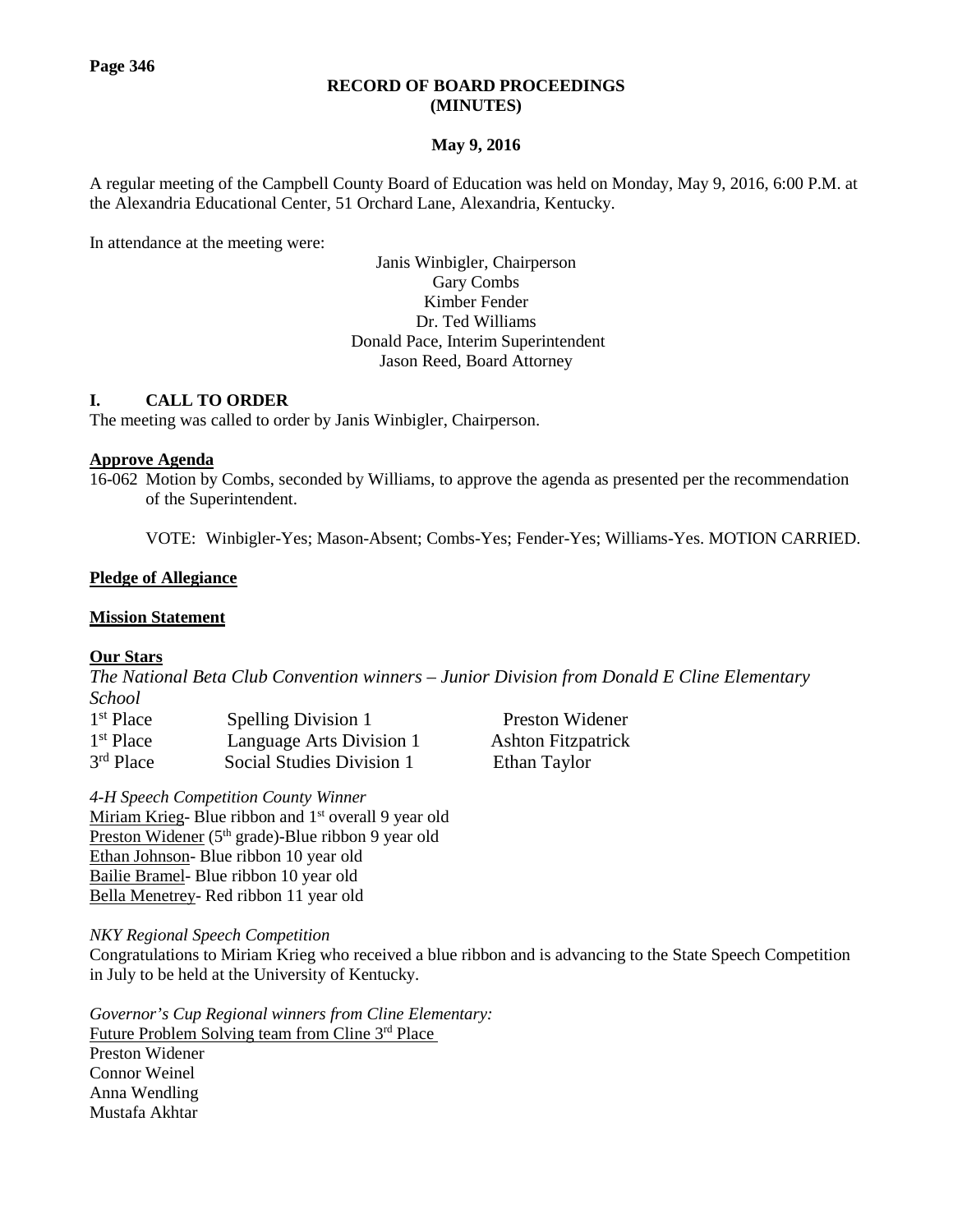*Governor's Cup District Winners from Cline Elementary***:** Future Problem Solving Team -1<sup>st</sup> place Preston Widener Connor Weinel Anna Wendling Hannah Dawn

Science Written Assessment Ethan Taylor- 1<sup>st</sup> place Ashton Fitzpatrick- 2nd place

Social Studies Written Assessment Ethan Taylor  $-1<sup>st</sup>$  place

Language Arts Written Assessment Jodie Meiser - 5<sup>th</sup> place

Arts and Humanities Written Assessment Libby Ponting  $-3<sup>rd</sup>$  place

**Composition** Mustafa Akthar- 5<sup>th</sup> place Coaches – Emily Morgan and Patsy Schneider

#### *Governor's Cup Winners from Grant's Lick Elementary:*

We would like to honor the following students for their great showing in this year's Governor's Cup Competitions: Emilie Zengel, District 1st place language arts, 1st place arts & humanities Regionals 1st place language arts, 1st place arts & humanities Madeline Eaton, Districts 2nd place Social studies Easton Perkins, Districts 4th place Social Studies Ashton Arthur, Districts 3rd place language arts Cate Maren (a THIRD grader!), Districts 4th place arts & humanities

Future Problem Solving team of Easton Perkins, Silas Lantner, Nyk Miller, and Wyatt Dawn - Districts 1st place, Regionals 2nd place

The Grant's Lick Elementary Academic team took 3rd place all around at the district meet and 4th place all around at the regional competition.

#### *WCPO Scripps Spelling Bee*

Preston Widener placed  $6<sup>th</sup>$  out of 53 students in regional competition

## *Congratulations to the Campbell County High School Academic Team which solidified its reputation as one of the very top Academic Teams in the State*

In the 30 years of Kentucky Governor's Cup competition, only two northern Kentucky teams have ever placed in the top four overall statewide: the 2012 Campbell County High School team and this year's 2016 Campbell County High School team. Both finished 4<sup>th</sup> in the state. The Academic Team is comprised of the Quick Recall Team, the Future Problem Solving team and individual written assessments. The Varsity Quick Recall team's members are captain Carly Taylor, Colton Graham, Hayden Hiller, Mitchell Turner, Kyle Houston and Kevin Korth. Up to this point, the team has won 73 matches while losing only 14, despite playing some of the very top teams in the country at various regional tournaments. The quick recall team will be competing in two national championship tournaments in coming weeks, one in Dallas and the other in Chicago. Team highlights include winning the Northern Ky Quizbowl Tournament, the 36<sup>th</sup> District Governor's Cup Tournament, the 9<sup>th</sup> Region Tournament and taking  $2<sup>nd</sup>$  Place at the U of L Fall Tournament.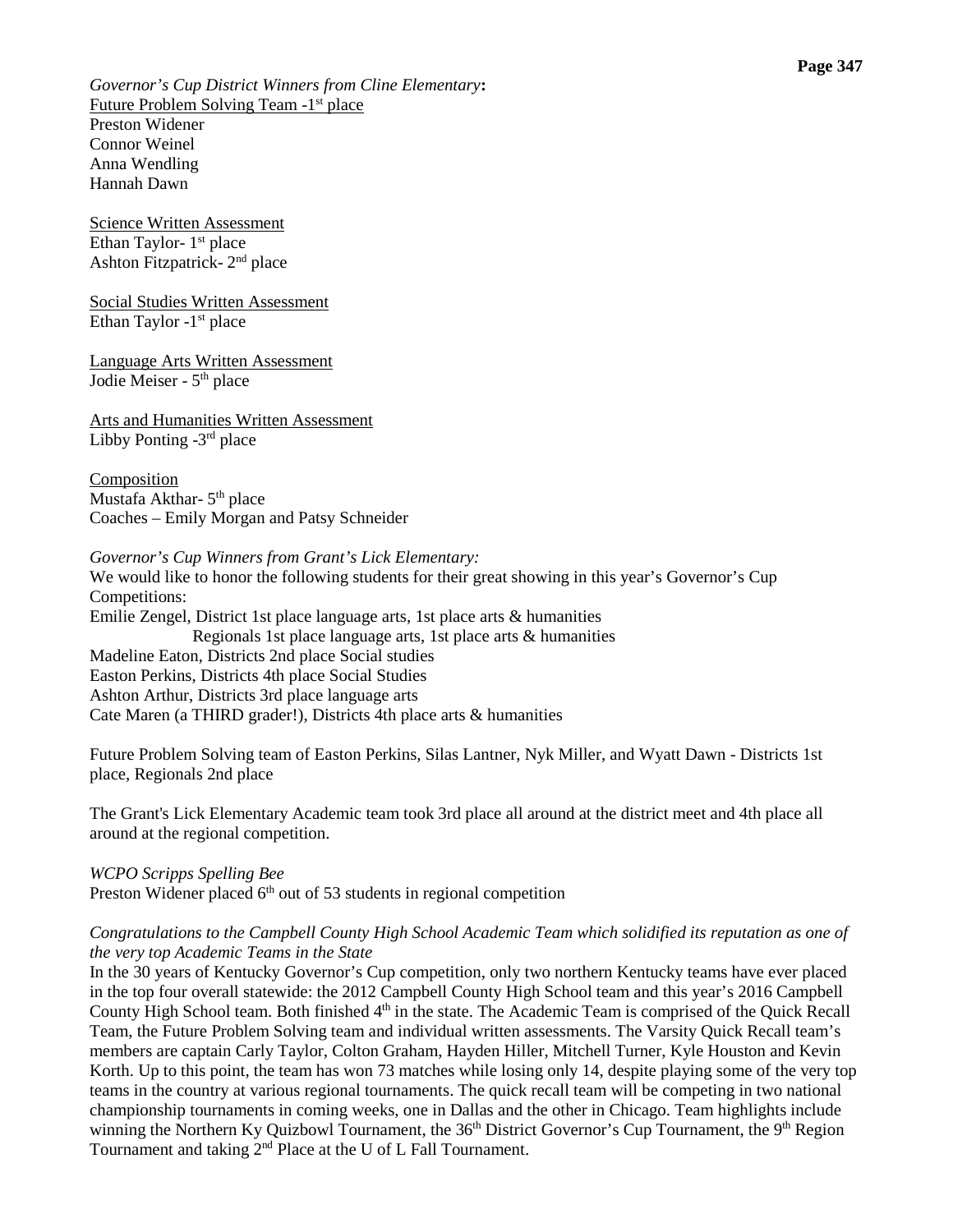## **Page 348**

For the first time ever, all four starting quick recall team members placed in the Top Ten in their individual events at the State Governor's Cup Tournament. Carly Taylor tied for 1<sup>st</sup> Place in Language Arts and placed 3<sup>rd</sup> in Arts & Humanities. Colton Graham tied for  $1<sup>st</sup>$  place score in math, taking  $3<sup>rd</sup>$  place based on tiebreakers. Hayden Hiller placed 8<sup>th</sup> in Arts & Humanities and Mitchell Turner placed 9<sup>th</sup> in Science. All received their awards from Gov. Matt Bevin. Others qualifying for state included Jaclyn Fischesser and Carly Karrick.

| CCH5 PDLA Suddents Shine at Regional Competition                   |                 |                                   |
|--------------------------------------------------------------------|-----------------|-----------------------------------|
| 2016 Student(s)                                                    | <b>Place</b>    | <b>Event</b>                      |
| Rob Augspurger                                                     | $3^{rd}$        | Accounting II                     |
| Joshua Haller, Vanessa                                             | $2^{nd}$        | <b>Business Ethics</b>            |
| Neiser, & Nolan Padin                                              |                 |                                   |
| <b>Tyler Laymon</b>                                                | $2^{nd}$        | <b>Computer Applications</b>      |
| Rachel Crigler                                                     | st<br>1         | Economics                         |
| Eric Lauer and Jacob<br>Verst                                      | $3^{rd}$        | <b>Emerging Business Issues</b>   |
| <b>Taylor Arnold</b>                                               | $3^{rd}$        | FBLA Principles and<br>Procedures |
| Sarah Begley and Sam<br>Ford                                       | $1^{st}$        | <b>Hospitality Management</b>     |
| Gracie Florimonte                                                  | $3^{rd}$        | <b>Intro to Business</b>          |
| <b>Blake Weimer</b>                                                | $1^{st}$        | <b>Intro to Business</b>          |
|                                                                    |                 | Communication                     |
| Sheryar Khan and Ethan<br>Lindsey                                  | $2^{nd}$        | <b>Annual Business Report</b>     |
| Mackenzie Dolwich and                                              | $3^{rd}$        | Name Tag                          |
| Sydney Fillhardt                                                   |                 |                                   |
| Taylor Johnson and Don                                             | $1^{\text{st}}$ | <b>Network Design</b>             |
| Schneider                                                          |                 |                                   |
| Zach Kuebbing                                                      | $3^{rd}$        | <b>Networking Concepts</b>        |
| Mackenzie Faulkner,<br>Brad Geiman, Nick<br>Padin, Kevin Turner, & | $2^{nd}$        | <b>Parliamentary Procedures</b>   |
| <b>Katelyn Tromm</b>                                               |                 |                                   |
| Lydia Schneider                                                    | $3^{rd}$        | <b>Personal Finance</b>           |
| Taylor Black &                                                     | $2^{nd}$        | <b>Public Service</b>             |
| Savannah Lee                                                       |                 | Announcement                      |
| <b>Alexis Slusser</b>                                              | $1^{st}$        | Public Speaking I                 |
| Liz Sampson                                                        | $3^{rd}$        | Public Speaking II                |
| Daniel Pruitt                                                      | $3^{rd}$        | Securities and Investments        |
| Eric Bingham                                                       | $1^{st}$        | <b>Future Business Leader</b>     |

Nick Padin had the highest score on the Parliamentary Procedure exam. Our chapter placed second for largest local chapter membership. Alex Schuchter was voted as our Regional Secretary for 2016-2017. Mr. David Turner that works closely with our chapter was named Business Person of the Year.

Mrs. Hamons was selected as the Region 4 Most Outstanding Adviser.

## *[Reagor Selected for 16-17 Regional Youth Leadership Program](http://www.campbellcountyschools.org/News/53232)*

Congratulations to Sidney Reagor for being selected to represent CCHS in the 2016-2017 Regional Youth Leadership program. Over 130 applications were received and 48 students were selected representing 38 different schools.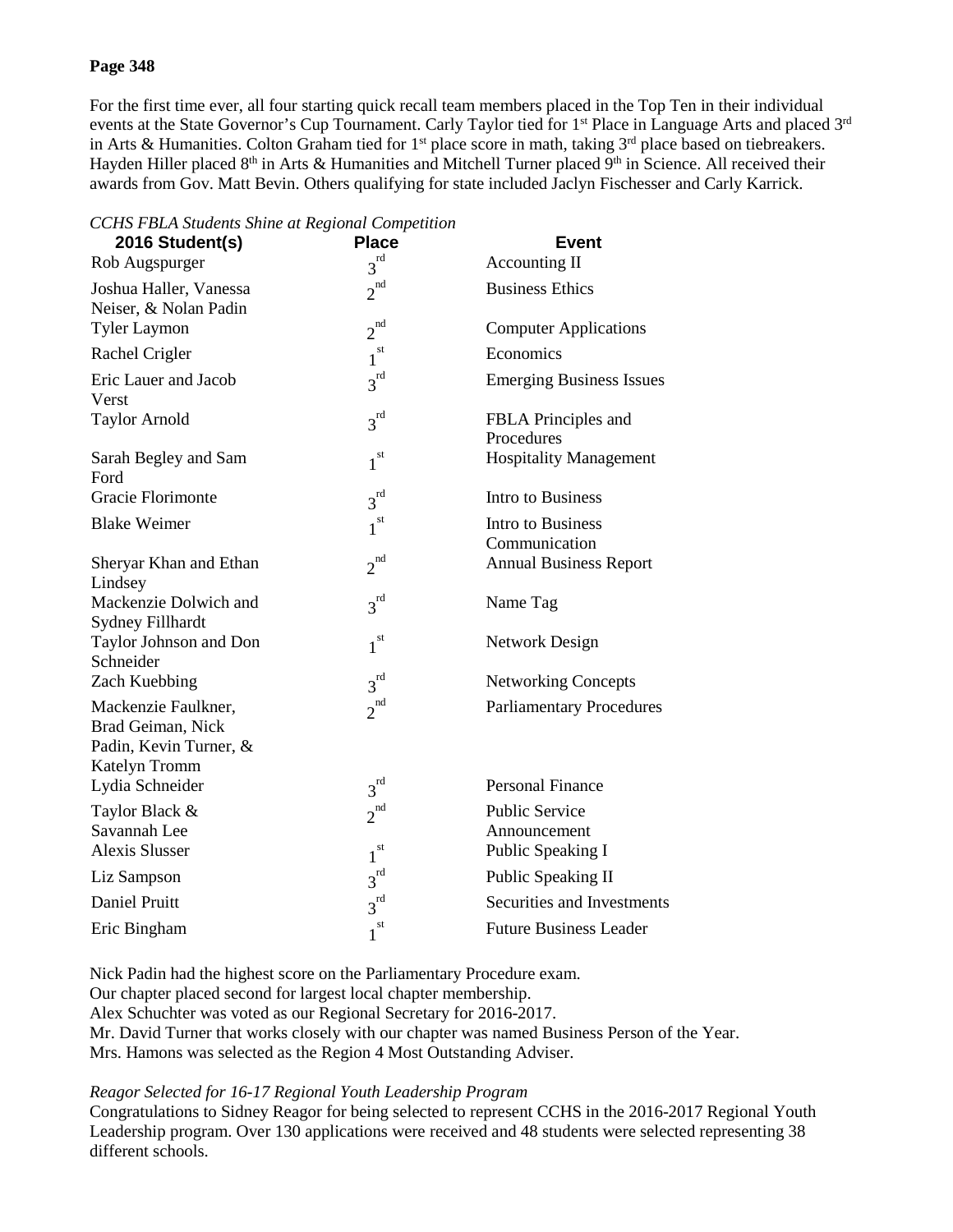# *[Campbell County High School Boasts 14 Governor's Scholars](http://www.campbellcountyschools.org/News/53214)*

Campbell County High School submitted 14 Governor's Scholar applicants and all 14 were accepted! Congratulations to the following students: Sarah Begley, Bailey Davis, Abigail Davis, Katie Emmett, Colton Graham, Danielle Heiert, Megan Hertzenberg, Karli Kellinghaus, Eric Lauer, Nicholas Padin, Nolan Padin, Morgan Rahe, Emily Robertson and Jamie Styer. The Governor's Scholars Program strives to enhance Kentucky's next generation of civic and economic leaders. Established in 1983, the program provides academic and personal growth through the balance of a strong liberal arts program with a full co-curricular and residential life experience. Students must complete an application and compete with others from across the state. Those selected attend the program free of charge.

# *[Thornsberry Accepted into Governor's School for the Arts](http://www.campbellcountyschools.org/News/53215)*

Congratulations to Shelby Thornsberry who was accepted into the Governor's School for the Arts Program for Vocal Music. Congratulations also to Sarah Moser; who was accepted as an alternate for the program.

## *[Florimonte Sets New Field and Track Record](http://www.campbellcountyschools.org/News/53206)*

Congratulations to Gracie Florimonte who set a new school record in the 1500 meters at the Donnie Carnes Invitational.

# *[CCMS STLP State Awards 2016](http://www.campbellcountyschools.org/News/53230)*

Congratulations to the CCMS STLP students for doing an outstanding job at state competition on April 22nd. Olivia Long and Madison Copes were state finalists in Digital Manipulated Photography. Our Mobile Apps Team "The App Attackers" (Olivia Long, Madison Turner, Harley Merriman, Jocelyn Vasques and Madison Copes) were awarded 1st Place in Mobile App Design. Breanna Collins, Delilah Haas and Emma Davis were also awarded 1st Place in Video Game Design.

# *[Congratulations to the CCMS Academic Team](http://www.campbellcountyschools.org/News/53230)*

CCMS was the 2016 Kentucky Academic Association's Region 14 Governor's Cup Champions marking the 10<sup>th</sup> year in a row that CCMS has brought home the top award after competing against 16 other middle schools from 7 neighboring counties. Our Camel scholars competed in testing, Future Problem Solving and Quick Recall. Our Quick Recall Team remained undefeated for the tournament. In addition, 13 of our 16 district winners advanced to the state tournament in March. Leading our team was 8th grader JT Reagor who had 2 first place finishes in testing and was the leading scorer for the Quick Recall team. Other highlights of the testing were Jayden Coleman and Grace Songer who each took top honors in their areas. In addition, seventh graders Raychel Kool and Abigail Clark each collected 2 medals. Here is a listing of all students who finished in the winner's circle:

1st Place Mathematics –JT Reagor

- 2nd Place Mathematics—Ethan Schnee
- 4th Place Mathematics—Casey Kyle
- 2nd Place Science –Aaron Schnee
- 4th Place Science –Kadyn Matthews
- 1st Place Social Studies—Jayden Coleman
- 2nd Place Social Studies—Abigail Clark
- 1st Place Language Arts –JT Reagor
- 2nd Place Language Arts Lauren Taylor
- 4th Place Language Arts –Abigail Clark
- 1<sup>st</sup> Place Arts & Humanities—Grace Songer
- 4th Place Arts & Humanities Raychel Kool
- 5th Place Composition –Raychel Kool
- 3rd Place Future Problem Solving –James Kintner, Kahlan Kahmann, Morgan Reynolds & Elena Thierbach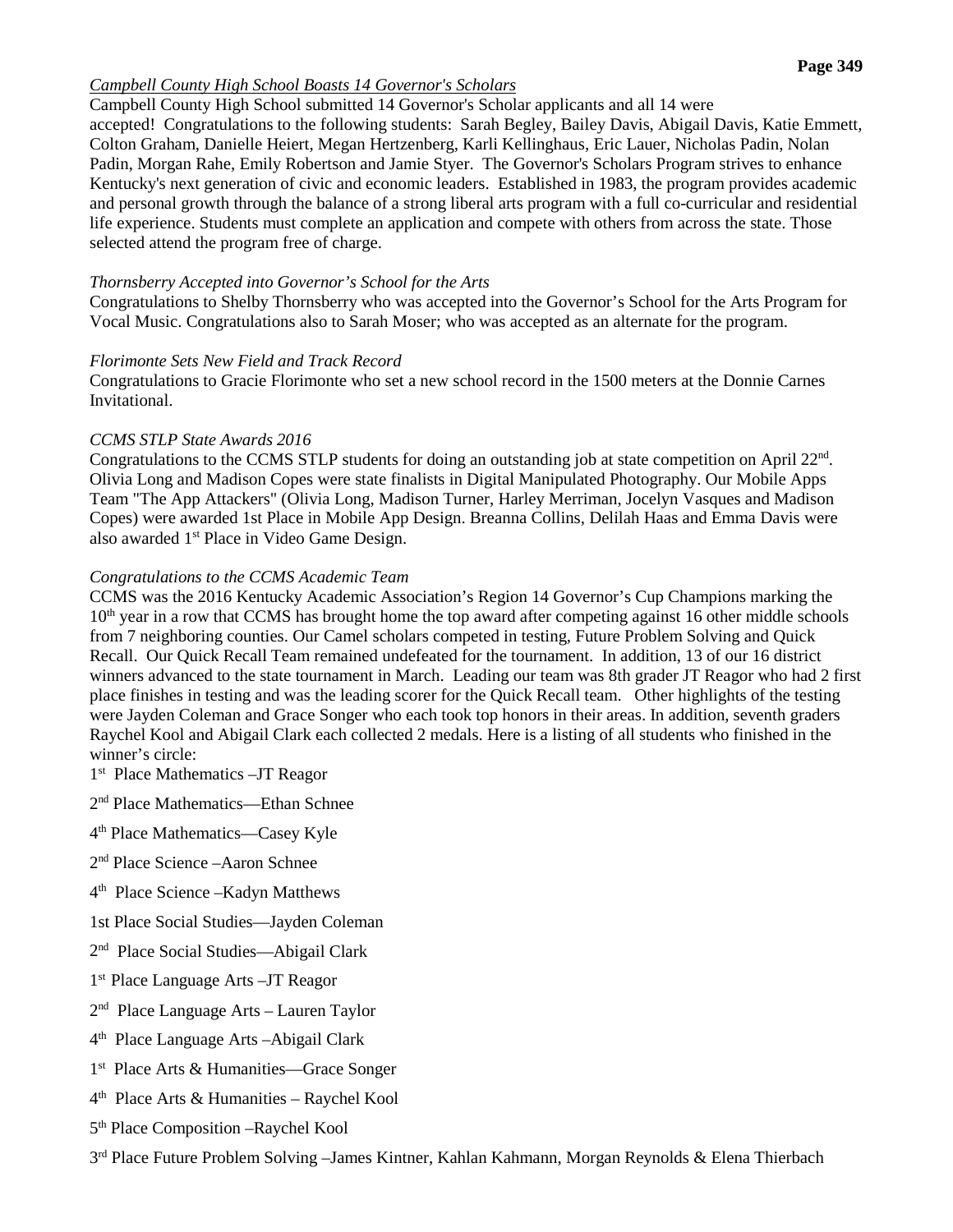# **Page 350**

1st Place Quick Recall: Captains: Lauren Taylor & JT Reagor; Jayden Coleman, Raychel Kool, Grace Songer, Abigail Clark, Aaron Schnee& Noah Coronado

## Here is the STATE REPORT**:**

For the2nd time in the history of our school, CCMS placed 3<sup>rd</sup> in the state behind Johnson County and Meyzeek for the Overall Champions at the State Governor's Cup contest this past weekend. All 3 of our Language Arts students stood on the podium—JT Reagor—1<sup>st</sup> place; Abigail Clark—2<sup>nd</sup> place; and, Lauren Taylor—4<sup>th</sup> place. In addition our Quick Recall team knocked off powerhouse teams from Meyzeek and Noe Middle Schools and took home the 4<sup>th</sup> place Quick Recall trophy. Seventh grader Raychel Kool just missed the medal bracket as she finished 11<sup>th</sup> in Arts & Humanities and 11<sup>th</sup> in Composition. Other students who participated & represented our Camels so well include: Jayden Coleman, Grace Songer, Aaron Schnee, Ethan Schnee, Casey Kyle, Kadyn Matthews, and Noah Coronado.

## *[Brothers Stack Up the Competition](http://www.campbellcountyschools.org/News/53231)*

CCMS held a Sport Stacking Competition on Saturday April 23rd. Over 100 kids participated in this annual event! Congratulations to the Schweitzer boys for taking top honors in their respected divisions. Beckett took 1<sup>st</sup> place in the 1<sup>st</sup> grade Individual and  $3<sup>rd</sup>$  in the Relay. Parker took 1<sup>st</sup> place in the 4<sup>th</sup> grade Individual with the fastest time of the day which also earned him the Most Valuable Stacker Award. Parker also earned awards in the Doubles and Relay competitions.

## *[Reiley Elementary Teacher wins at State Competition](http://www.campbellcountyschools.org/News/53226)*

Congratulations to Bonita Pack, teacher at Reiley Elementary, for winning at the state level for the National Citizenship Education Teachers Award Program for Kindergarten through 5th Grades. She will now be competing at the National Level on June 9th - 12th in Louisville, Kentucky.

## *[Reiley Elementary School Receives Esteemed RAMP Designation](http://www.campbellcountyschools.org/News/53223)*

Congratulations to Reiley Elementary School who will be receiving national recognition in being named a Recognized ASCA Model Program (RAMP) school.

The RAMP designation, awarded to schools that align with the criteria set in the American School Counseling Association (ASCA) National Model, recognizes schools that are committed to delivering a comprehensive, data-driven school counseling program and an exemplary educational environment. The school counselor at Reiley Elementary is a key part of our district's ongoing success. Congratulations to Reiley Elementary and their outstanding guidance counselor, Ms. Andrea Sebastian!

#### *[Excellence in Education](http://www.campbellcountyschools.org/News/53233)*

The Northern Kentucky Chamber of Commerce and the Northern Kentucky Education Council hosted the 2016 Excellence in Education Celebration on Thursday evening (April 28, 2016), recognizing the investment in excellence from students, teachers, principals, superintendents, business leaders and community partners across the region. This was the fifteenth year for the regional education dinner. Peggy Herald, fifth grade teacher at Grant's Lick Elementary, was recognized for her outstanding dedication and profound effect on the lives of the children she teaches with a prestigious 2016 Golden Apple Award. Other outstanding educators from Campbell County who were nominated include: Elaine Randall from Reiley Elementary, Brad Riley from Crossroads Elementary, Stephanie Allen from Cline Elementary, Melanie Schaefer, District Instructional Coach, Bridgett Brown and Holly Phelps both from Campbell County High School.

Lydia Schneider, senior at Campbell County High School, was the recipient of the Student Leadership Award for exhibiting exemplary characteristics in leadership. Congratulations! The future is brighter because of all of you!

#### **Recess**

As provided in the agenda (as approved), the Board briefly recessed.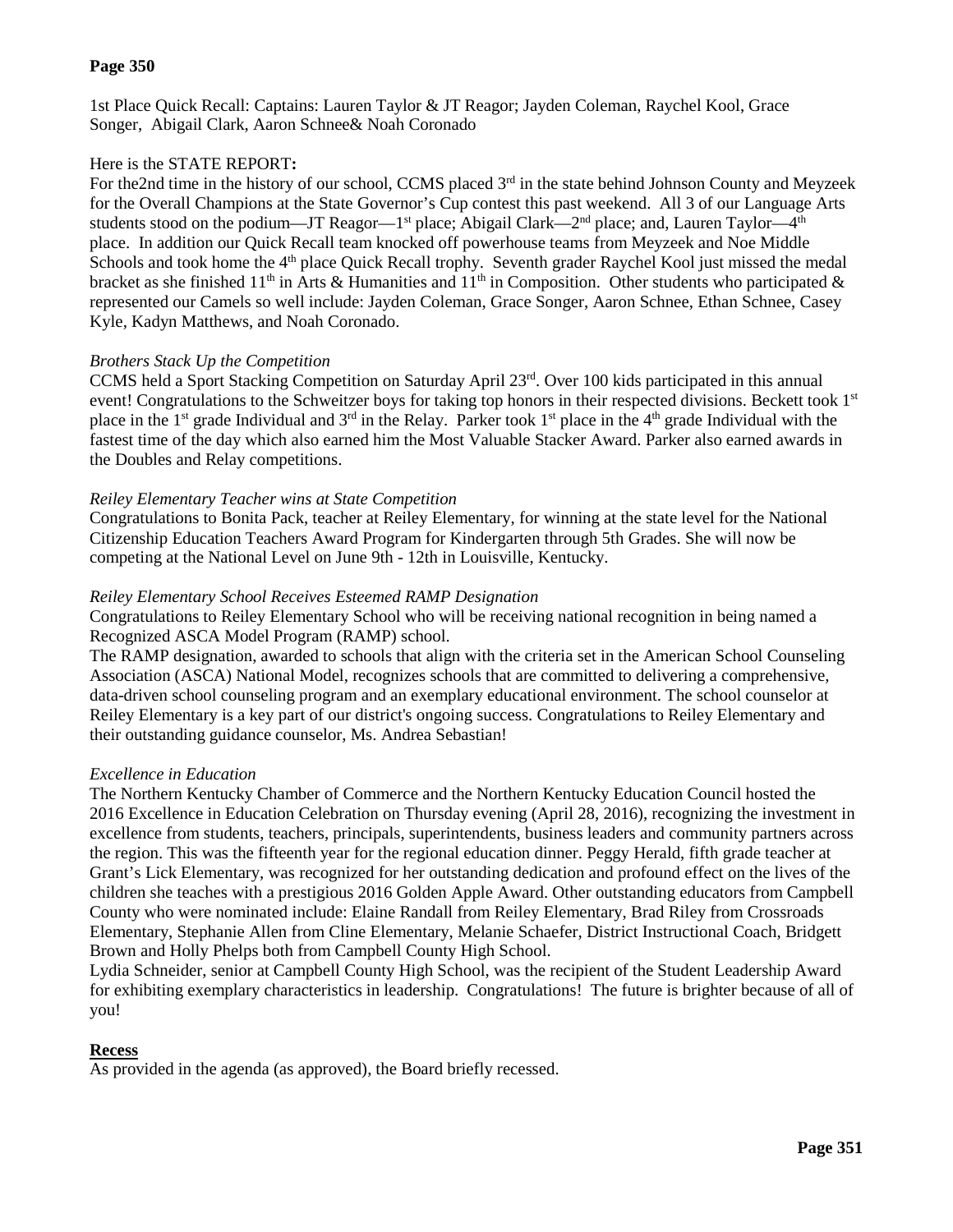# **School Presentation**

Campbell County Day Treatment Program *Alvin Elsbernd, Principal*

# **II. COMMUNICATIONS Audience Comments**

# **Board Member Comments**

# **Superintendent Comments**

## **Personnel Actions**

| <b>NAME</b>          | <b>POSITION</b>             | <b>ACTION / REASON</b> | <b>EFFECTIVE</b> | <b>LOCATION</b>       |  |  |  |  |
|----------------------|-----------------------------|------------------------|------------------|-----------------------|--|--|--|--|
| Ashton, Kasie        | <b>Guidance Counselor</b>   | Hired for 2016-2017    | 7/1/2016         | Crossroads            |  |  |  |  |
| Berkemeyer, Peggy    | Paraeducator                | Rescinded resignation  | 6/30/2016        | <b>CCMS</b>           |  |  |  |  |
| Bunting, Sandra      | <b>School Nurse</b>         | Retired                | 6/30/2016        | <b>Grant's Lick</b>   |  |  |  |  |
| Furnier, Christopher | Paraeducator                | Resigned               | 6/30/2016        | <b>CCMS</b>           |  |  |  |  |
| Furnier, Christopher | Teacher - Special Ed.       | Hired for 2016-2017    | 4/14/2016        | <b>CCMS</b>           |  |  |  |  |
| Howard, Dennis       | <b>Bus Driver</b>           | Retired                | 6/30/2016        | Transportation        |  |  |  |  |
| Martin, Michelle     | <b>Office Clerk</b>         | Hired for 2016-2017    | 7/1/2016         | Campbell Ridge        |  |  |  |  |
| Mayer, Carrie        | Paraeducator                | Resigned               | 6/30/2016        | Campbell Ridge        |  |  |  |  |
| McCafferty, Roseann  | Teacher- Special Ed         | Retired                | 6/30/2016        | <b>CCHS</b>           |  |  |  |  |
| Meyn, Charles        | <b>Bus Driver</b>           | Resigned               | 8/1/2016         | Transportation        |  |  |  |  |
| Moore, Cheryl        | Lunchroom                   | Retired                | 6/30/2016        | Crossroads and        |  |  |  |  |
|                      | Monitor/Bus Monitor         |                        |                  | Transportation        |  |  |  |  |
| Rust, David          | Superintendent              | Hired for 2016-2017    | 7/1/2016         | <b>Central Office</b> |  |  |  |  |
| Schneider, Donna     | Teacher                     | Retired                | 6/1/2016         | Reiley                |  |  |  |  |
| Schneider, Timothy   | Teaching/Learning<br>Leader | Retired                | 7/1/2016         | <b>Central Office</b> |  |  |  |  |
| Shay, John           | <b>Bus Driver</b>           | Retired                | 6/30/2016        | Transportation        |  |  |  |  |
| Tuttle, Jordan       | Custodian                   | Terminated             | 4/28/2016        | <b>CCHS</b>           |  |  |  |  |
| <b>Substitutes</b>   |                             |                        |                  |                       |  |  |  |  |
| Bunker, James        | Substitute Bus              | Hired                  | 4/11/2016        | Transportation        |  |  |  |  |
|                      | Monitor                     |                        |                  |                       |  |  |  |  |
| Creech, Brandy       | Substitute Teacher          | Hired                  | 4/11/2016        | District Wide         |  |  |  |  |
| Moeves, Frederick    | Substitute Bus              | Hired                  | 5/2/2016         | Transportation        |  |  |  |  |
|                      | Monitor                     |                        |                  |                       |  |  |  |  |
| Woods, Sarah         | Substitute Bus              | Hired                  | 4/20/2016        | Transportation        |  |  |  |  |
|                      | Monitor                     |                        |                  |                       |  |  |  |  |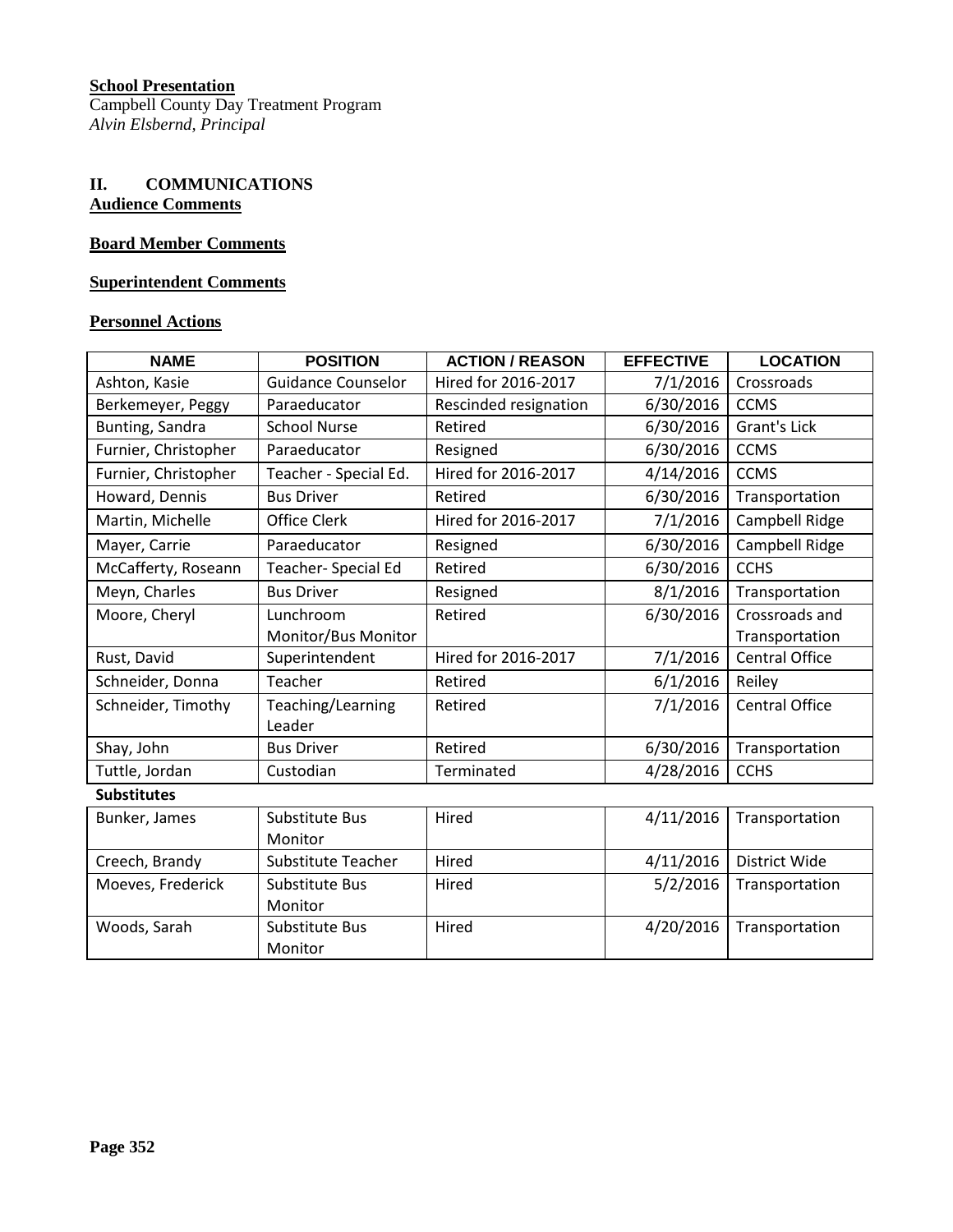# **Written Communications and Reports**

SBDM Minutes FRYSC Reports Homeless Services Report Pupil Personnel Report Public Relations Report School Related Field Trip Notifications Field Trip Report – Transportation Field Trip Report – Athletics Change of Name Campbell County Day Treatment to Alexandria Educational Center Beginning 2016-17 School Year

## **III. ACTION AGENDA**

## **Tentative Budget and Salary Schedules for 2016-17**

16-063 Motion made by Fender, seconded by Williams, to approve the 2016-17 Tentative Budget and Salary Schedules as submitted per the recommendation of the Superintendent.

VOTE: Winbigler-Yes; Mason-Absent; Combs-Yes; Fender-Yes; Williams-Yes. MOTION CARRIED.

## **BG#16-153 CCMS Stadium Renovations; Award of Bid and Revised BG-1**

16-064 Motion made by Williams, seconded by Fender, to award the bid to Millay & Company, Inc. in the amount of \$228,700 and approve the revised BG-1 for BG#16-153 CCMS Stadium Renovations per the recommendation of the Superintendent.

VOTE: Winbigler-Yes; Mason-Absent; Combs-Yes; Fender-Yes; Williams-Yes. MOTION CARRIED.

## **BG#16-167 CCHS Exterior Improvements Re-roofing; Award of Bid and Revised BG-1**

16-065 Motion made by Fender, seconded by Combs, to award the bid to Carlon Roofing in the amount of \$510,230 and approve the revised BG-1 for BG#16-167 CCHS Exterior Improvements Re-roofing per the recommendation of the Superintendent:

VOTE: Winbigler-Yes; Mason-Absent; Combs-Yes; Fender-Yes; Williams-Yes. MOTION CARRIED.

### **Certified Evaluation Plan (CEP) for 2016-17**

16-066 Motion made by Combs, seconded by Fender, to approve the Certified Evaluation Plan for 2016-17 as presented per the recommendation of the Superintendent:

VOTE: Winbigler-Yes; Mason-Absent; Combs-Yes; Fender-Yes; Williams-Yes. MOTION CARRIED.

#### **Private Transportation Request; CCHS Academic Team to Dallas, Texas by Commercial Airlines**

16-067 Motion made by Williams, seconded by Combs, to approve the use of a commercial airlines as the common carrier for the CCHS Academic Team trip to Dallas, Texas on May 27th per the recommendation of the Superintendent.

VOTE: Winbigler-Yes; Mason-Absent; Combs-Yes; Fender-Yes; Williams-Yes. MOTION CARRIED.

#### **Private Transportation Request; CCHS FBLA to Atlanta, GA by Commercial Airlines**

16-068 Motion made by Combs, seconded by Fender, to approve the use of a commercial airlines as the common carrier for the FBLA trip to Atlanta, GA on June 29<sup>th</sup> per the recommendation of the Superintendent.

VOTE: Winbigler-Yes; Mason-Absent; Combs-Yes; Fender-Yes; Williams-Yes. MOTION CARRIED.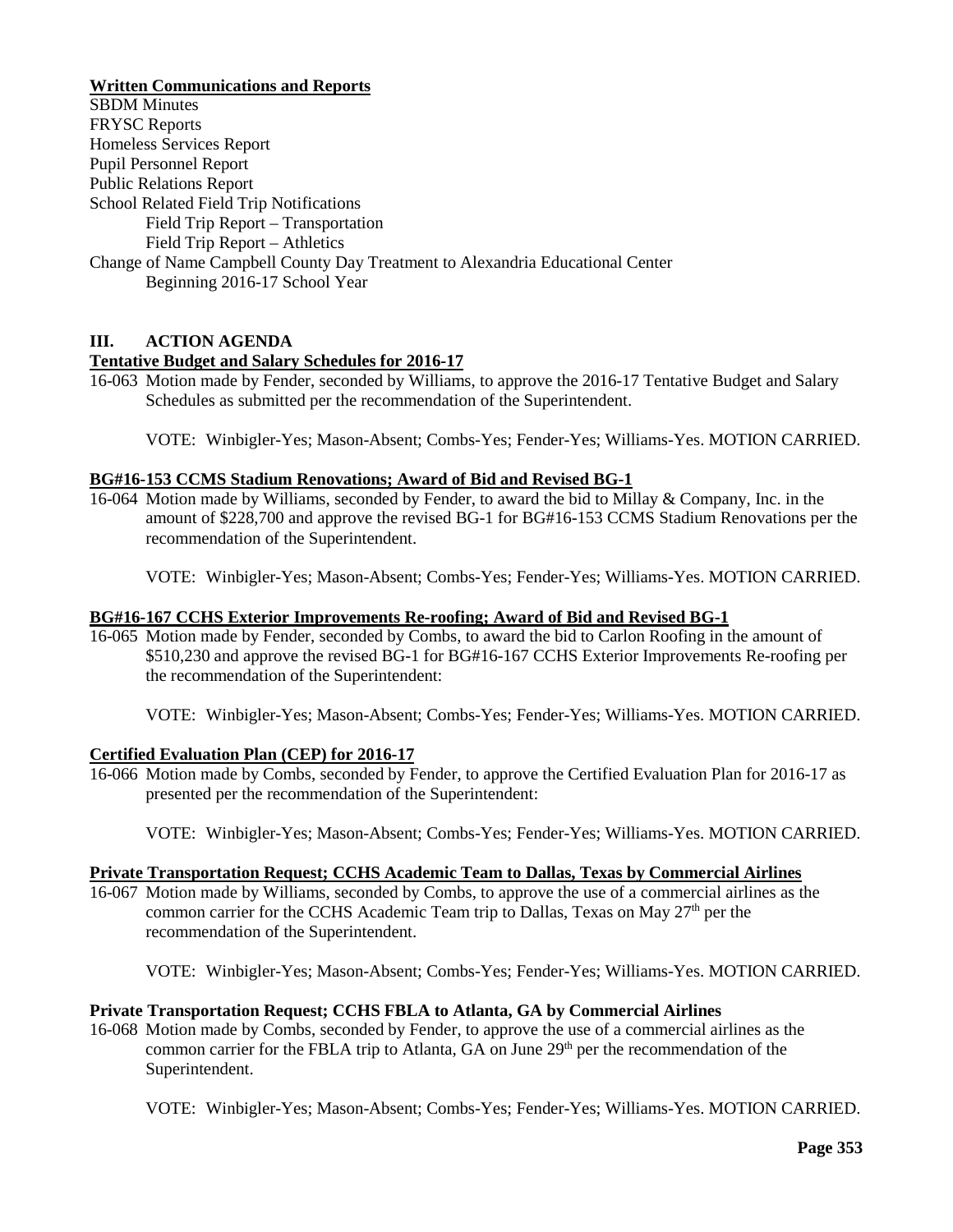## **Private Transportation Request; CCHS AP Government and Politics Class to Washington DC by Common Carrier**

16-069 Motion made by Fender, second by Williams, to approve the use of a common carrier (airlines/charter bus) for the CCHS AP Government and Politics Class to the Inaugural Ceremony, Washington DC January 15-21, 2017 per the recommendation of the Superintendent.

VOTE: Winbigler-Yes; Mason-Absent; Combs-Yes; Fender-Yes; Williams-Yes. MOTION CARRIED.

## **Summer Food Service Program for 2016**

16-070 Motion made by Fender, seconded by Combs, to approve the 2016 Summer Food Service Program as submitted per the recommendation of the Superintendent.

"Open Site" summer food service program at four (4) sites:

- 1. Cline Elementary
- 2. Campbell Ridge Elementary
- 3. Crossroads Elementary
- 4. Campbell Middle School

Dates: July 11- August 5 at elementary schools July 11 – July 29 at CCMS

Times: Breakfast 8:45 a.m. – 9:30 a.m Lunch 11:31 a.m. – 12:15 p.m.

VOTE: Winbigler-Yes; Mason-Absent; Combs-Yes; Fender-Yes; Williams-Yes. MOTION CARRIED.

# **Consultant Contract**

16-071 Motion made by Combs, seconded by Williams, to approve the Consultant Contract with Dr. David Rust.

VOTE: Winbigler-Yes; Mason-Absent; Combs-Yes; Fender-Yes; Williams-Yes. MOTION CARRIED.

#### **IV. CONSENT AGENDA**

16-072 Motion made by Fender, seconded by Williams, to approve the consent agenda as presented per the recommendation of the Superintendent.

## **Minutes**

April 5, 2016 – Special Meeting April 18, 2016 – Regular Meeting

## **Bills - Addendum**

General Fund # 121881-121953 as listed in the Orders of the Treasurer

#### **Bills – Regular**

General Fund #121954-122092 as listed in the Orders of the Treasurer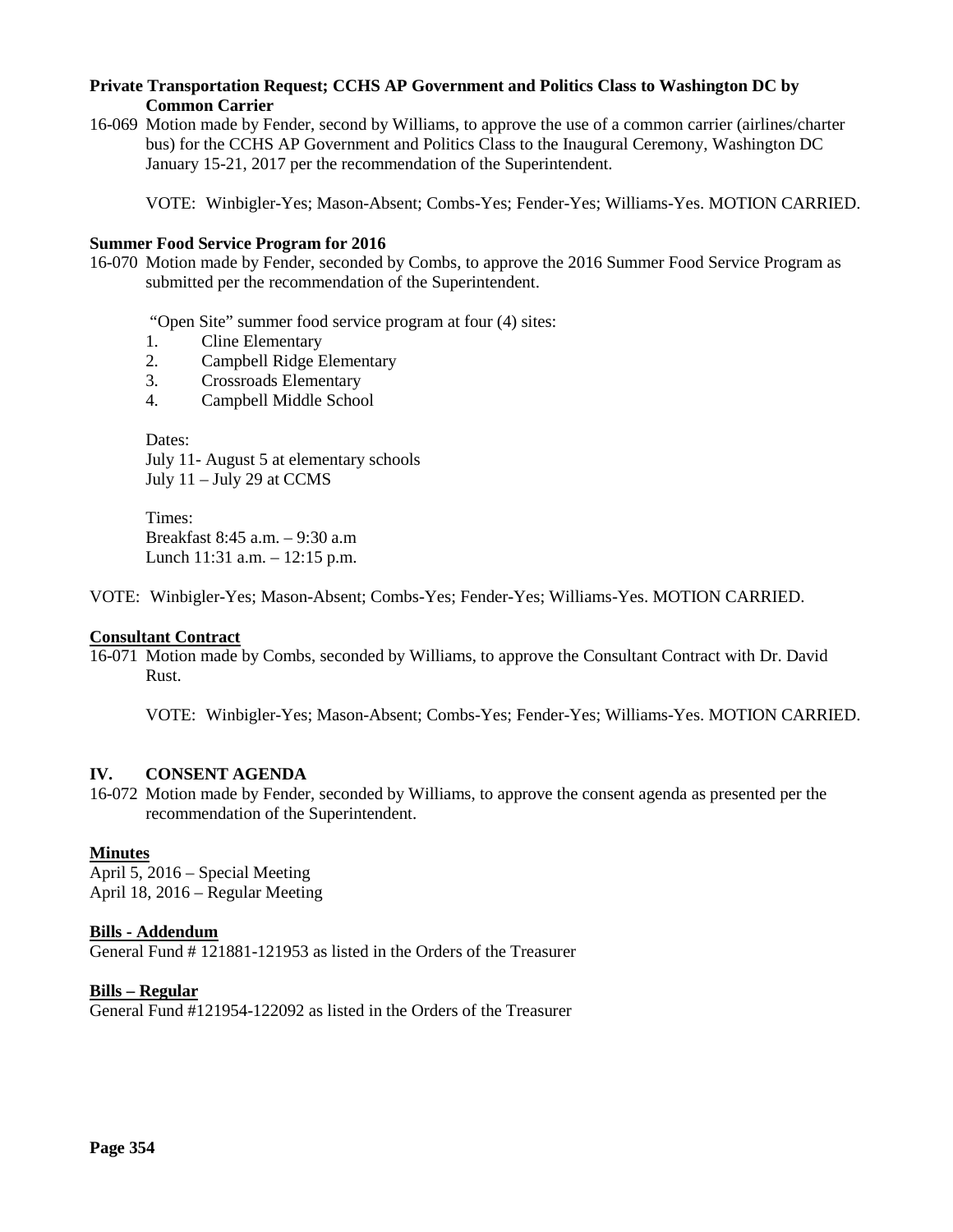# **Treasurer's Report**

| <b>Treasurer's Report</b>        |                  |                                                       |                  |               |                |  |  |  |
|----------------------------------|------------------|-------------------------------------------------------|------------------|---------------|----------------|--|--|--|
|                                  | <b>Beginning</b> | For Month Ended April 30, 2016<br><b>Expenditures</b> |                  |               | <b>Ending</b>  |  |  |  |
| <b>Fund</b>                      | <b>Balance</b>   | <b>Revenues</b>                                       | <b>Salaries</b>  | <b>Others</b> | <b>Balance</b> |  |  |  |
| General                          | 15,228,447       | 2,027,864                                             | (1,947,562)      | (632, 594)    | 14,676,155     |  |  |  |
| <b>Sick Leave</b><br>Retire.     | 168,257          |                                                       | $\boldsymbol{0}$ | $\pmb{0}$     | 168,257        |  |  |  |
| <b>Committed</b><br><b>Funds</b> | 371,826          |                                                       | $\boldsymbol{0}$ | $\mathbf 0$   | 371,826        |  |  |  |
| <b>Special Revenue</b>           | (643, 402)       | 432,678                                               | (278, 649)       | (114,003)     | (603, 376)     |  |  |  |
| <b>District Activity</b>         | 193,568          | 5,330                                                 |                  | (45, 704)     | 153,194        |  |  |  |
| <b>Capital Outlay</b>            |                  |                                                       | $\boldsymbol{0}$ | 0             |                |  |  |  |
| <b>Building</b>                  | 2,918,121        | 0                                                     | 0                | $\mathbf 0$   | 2,918,121      |  |  |  |
| <b>Construction</b>              |                  | $\mathbf 0$                                           | $\mathbf 0$      | $\mathbf 0$   |                |  |  |  |
| <b>Debt Service</b>              | (2,071,558)      | $\mathbf 0$                                           | $\mathbf 0$      | $\pmb{0}$     | (2,071,558)    |  |  |  |
| <b>Food Service</b>              | 176,453          | 259,068                                               | (60, 668)        | (155, 973)    | 218,880        |  |  |  |
| Totals *                         | S.<br>16,341,712 | 2,724,940                                             | (2, 286, 879)    | (948, 274)    | 15,831,500     |  |  |  |

Campbell County Board of Education

\* Cash and cash equivalents in all funds include approx. \$373,037 in investments and certificates of

#### **Leave of Absence Requests**

Jennifer Csolkovits, Teacher at Campbell County Middle School, from March 8, 2016 through March 14, 2016 for FMLA.

Jennifer Csolkovits, Teacher at Campbell County Middle School, from April 18, 2016 through June 1,2016 for FMLA.

Deborah Dorsel, Paraeducator at Reiley Elementary, REVISED from March 10, 2016 through May 4, 2016 for FMLA.

Jean Franzen, Bus Monitor at Transportation, REVISED from March 7, 2016 through April 20, 2016 Intermittent leave through June 30, 2016.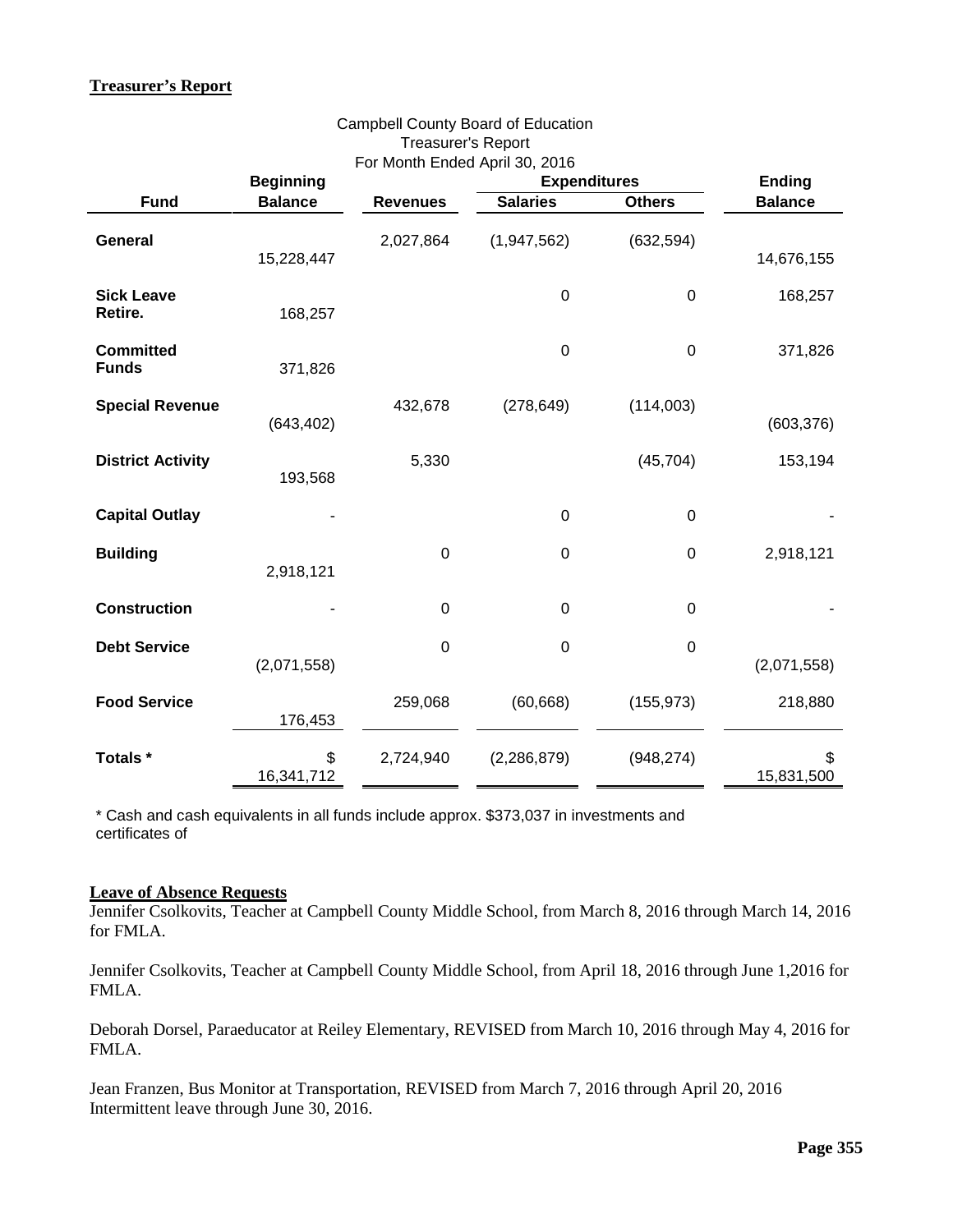Susan Jane King, Assistant Finance Director at Central Office, from April 11, 2016 through April 26, 2016 for FMLA.

Connie Kroger, Paraeducator at Reiley Elementary School, from April 25, 2016 through May 31, 2016 for FMLA.

Patricia Sears, Teacher at Campbell County High School, from April 26, 2016 through May 2, 2016 for FMLA.

Denise Wagner, Bus Driver at Transportation, from April 25, 2016 through May 31, 2016 for FMLA.

Rhonda Watts, Food Service Manager at Campbell County Middle School, REVISED from March 31, 2016 through May 23, 2016.

Rhonda Wells, Paraeducator at Campbell County Middle School, from May 12, 2016 through June 1, 2016 for FMLA.

## **Emergency Certified Employees**

The Educational Professional Standards Board (EPSB) requires a specific Board meeting date and Board number for individuals completing applications to be emergency-certified when applicable. In the event, CCS cannot employ a "certified" individual, this meeting date and number will be used in the application process

## **Annual Technology Plan**

The universal service Schools and Libraries Program, commonly known as the E-rate Program, helps ensure that schools and libraries can obtain high-speed Internet access and telecommunications at affordable rates. In order to be eligible to apply for E-Rate discounted services, each district must have a Kentucky Department of Education (KDE) approved technology plan. The plan must address the five core criteria as defined by the FCC. To ensure district compliance, KDE created a District Technology Plan Template for each district to use to submit the District Plan. The Campbell County District technology plan before you has been previewed by the KDE Engineer and meets the FCC criteria.

## **Pay Date Schedule 2016-17**

Board Policy 03.121 and 03.221 requires the Board to approve the payroll distribution schedule annually. The Finance Director submitted the pay dates for the new school year for Board approval. CCS pays employees every other week or 26 pay periods per school year.

# **Auditor Contract for 2015-16 Financial Statement**

Campbell County used Barnes Dennig & Co. Ltd. to audit the 2014-15 financial statements. This contract is for Barnes Dennig & Co. Ltd. to audit the 2015-16 financial statements. The contract amount is \$20,600; a \$600 increase from the previous year.

## **Surplus Property – Computers/Technology Equipment**

The Technology Director and Finance Director submitted a list of computer equipment that they recommend the Board declare as surplus due to age and condition of equipment. If the Board declares these items as surplus, the District must try to sell them in accordance with state regulations. The list represents approximately 50 computer processors/monitors/other technology equipment.

VOTE: Winbigler-Yes; Mason-Absent; Combs-Yes; Fender-Yes; Williams-Yes. MOTION CARRIED.